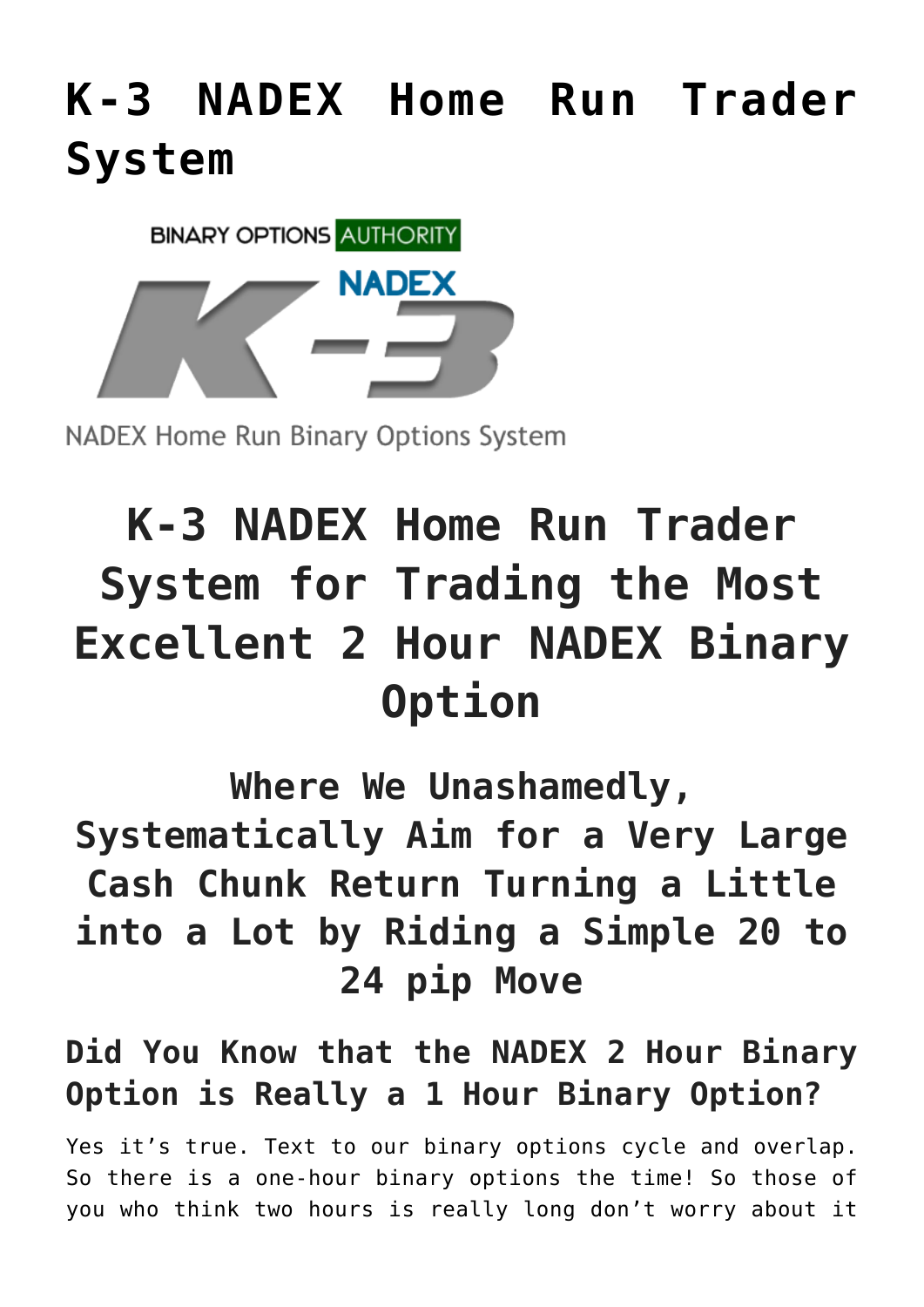because you'll have a one-hour binary!

### **This binary options trading system is specifically designed to trade NADEX for the intent and purpose of hitting a homerun.**

How do you hit run with NADEX? For example: you buy a NADEX binary option at 15 and you sell it at 90 giving you, for this example a return of 600%.

What's the point and purpose of doing such a thing? Well besides having to ask 'do we really have to answer'? The plan and purpose is to have a precision based method of attacking price action in Forex to ride a relatively small amount of pips in order to achieve this type of potential return on a repeated basis.

Our intent with this NADEX binary options trading system which you can also use as a strategy is to have the ability to go in and observe the Forex price charts while having a clear-cut answer for a high probability trade that can move the distance to make us a big wad of cash as a return.

Yes we are looking to get a little more aggressive with this method. I did say a little more let's not get carried away either. But we can turn small amounts of money into very large chunks of chains on even one trade here at night.

#### **Use K-3 NADEX Home Run Trader System as a Strategy Too!**

You can also use this NADEX binary options method strategically whereas you can combine this with other factors you know to optimize a homerun type of event. This means you don't have to take every trade that comes up you can just wait for what you think is the best return. This method of trading